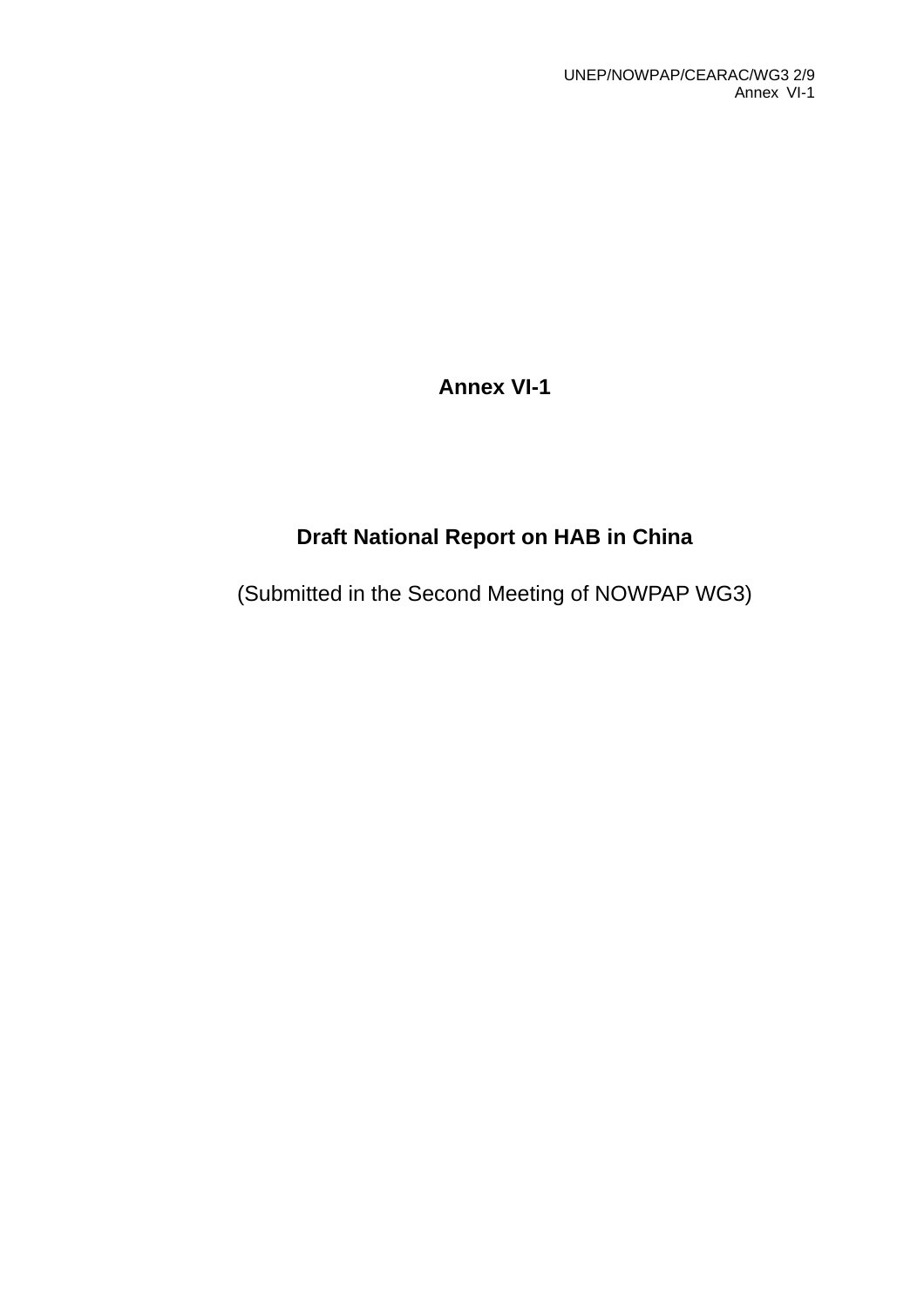#### Ⅰ INTRODUCTION

 The microscopic planktonic algae are the main primary producers in the marine ecosystem. They are critical food for filter feeding bivalve shellfish, such as oysters, mussels, scallops, clams, as well as the larvae of commercially important crustaceans and finfish. Microalgae play a very important role in marine food webs. In normal cases, the proliferation of planktonic algae is beneficial for aquaculture and wild fisheries operations. However, in some cases, algal blooms caused by toxic or harmful algal species can have a negative effect, causing heavy losses to aquaculture, the fisheries industry and tourism operations, and having major environmental and human health impacts. Hallegraeff (1993) noted that among the 5000 species of extant marine phytoplankton, some 300 species can at times occur in such high numbers that they obviously discolour the surface of the sea (so-called 'red tides'), while only 40 or so species have the capacity to produce potent toxins that can find their way through fish and shellfish to humans.

### **1. Definition of red tide in China**

 Harmful algal blooms (HABs) were called red tides in the past because of the intense (often reddish) discolouration of the seawater by the pigments in the algae involved. However, the term red tide is too general: it includes dense accumulations of phytoplankton species which can visibly discolour the seawater but have no harmful effects, and it excludes many other blooms which cause negative effects at very low density without any associated water discoloration. In spite of the name, red tides are often not red, and are seldom associated with tides, and in some cases there are no negative effects.

 "Harmful algal blooms" (or HABs) is the term now used widely to describe blooms which have negative effects. They take many forms and have equally diverse effects, but they always have harmful or toxic effects. These effects involve different toxins produced by the algae resulting in fish and other marine animal kills, as well as more general environmental effects.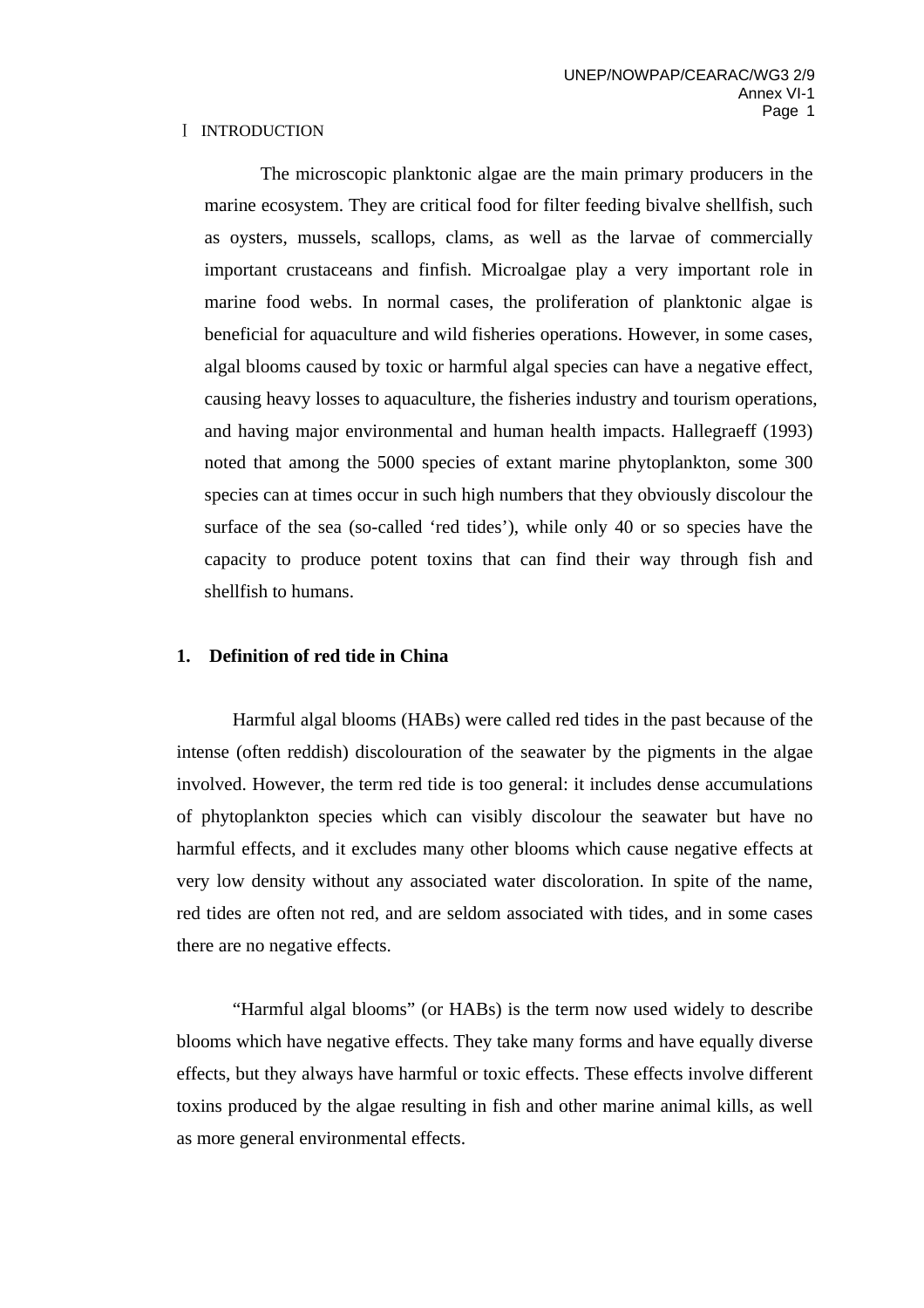Traditionally, Chinese are used to the term of "red tides" to describe any marine phytoplankton events, both water discolourations and harmful or toxic events. For the scientific communities in China, HABs is widely used. HABs in this report, therefore, encompass both harmful or toxic blooms and harmless red tides.

### **2.** Present situation of HABs in China

 For many years, HABs have had a severe economic impact on shellfish and finfish resources, public health, and the aquatic environment throughout the coastal regions of China. It is now evident that the magnitude, frequency and geographic extent of these occurrences have increased significantly over the last several decades. This phenomenon affects China, as a developing countries that rely heavily on coastal fisheries and mariculture for their food supply and economics.

 Fish kills are the main economic effect caused by HABs. In China. Some algal species can seriously damage fish gills, either mechanically or through production of hemolytic and hemagglutinating substances. Wild fish stocks have the ability to move away from bloom areas, whereas caged fish are absolutely exposed to such noxious algal blooms.

 In recent China, a long-term bloom caused one million Chinese dollars worth of aquaculture product losses in Bohai Bay in 1989 (Qi *et al*, 1993). A massive fish kill and PSP toxicity cases were also recorded in Tolo Harbour (Lam et Yip, 1989) and various parts of Hong Kong waters (Lam et al, 1987). In 1998, an historical record bloom affected Hong Kong and other nearby South China waters (Lu and Hodgkiss, 1999). Almost all caged fishes were killed by the bloom, resulting in estimated direct losses of HK\$315 million in Hong Kong plus over HK\$20 million in nearby South China waters.

In 2003, the national sea waters witnessed altogether 119 cases of marine red tides, added up area about 14.55 thousand square kilometers. Compared to that of 2002, either events or affected areas are increased (Table 1).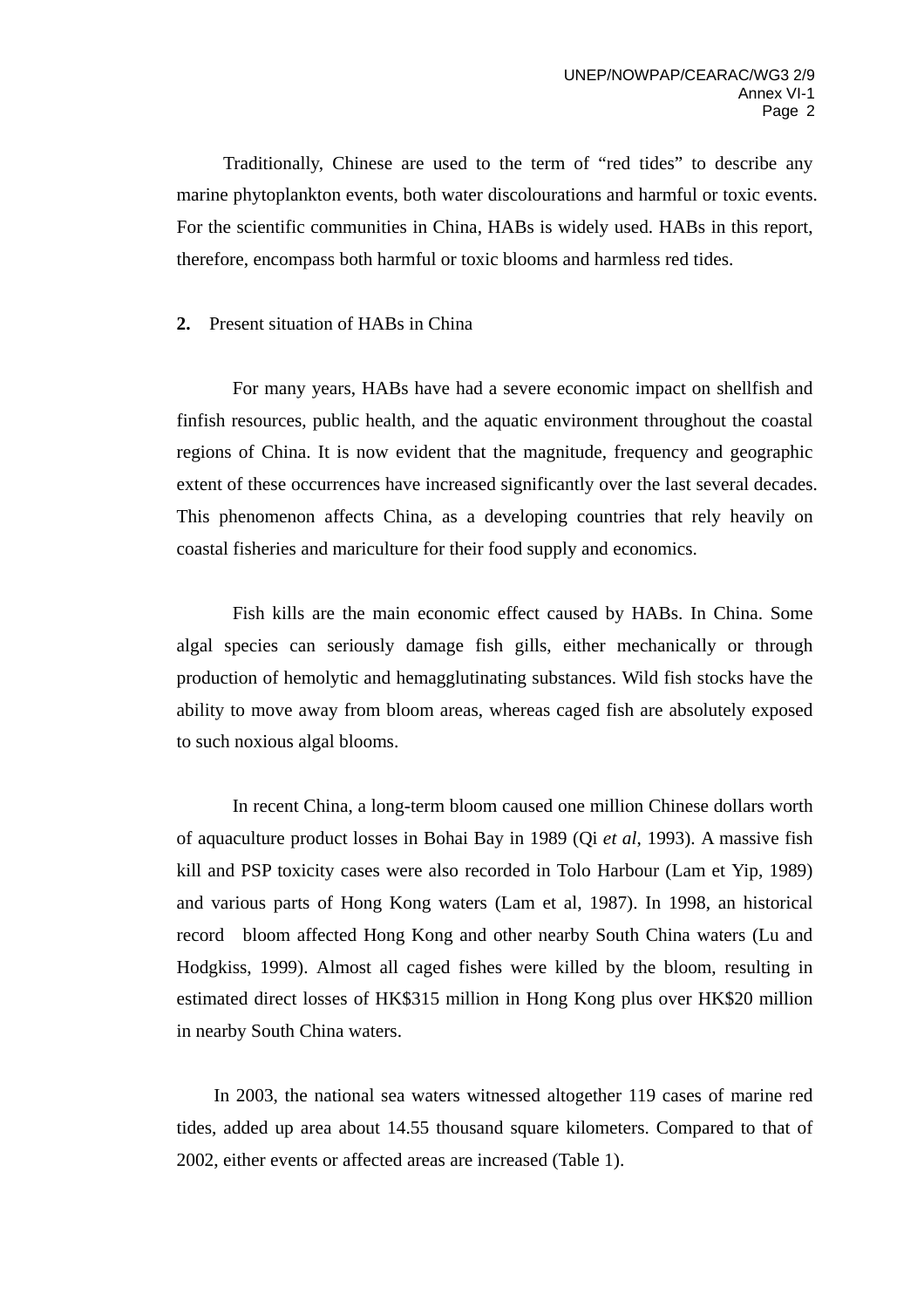|                        |       | <b>Number of Red Tide Events</b> | Added up areas $(km^2)$ |          |  |
|------------------------|-------|----------------------------------|-------------------------|----------|--|
| <b>Sea Areas</b>       | 2002年 | 2003年                            | 2002年                   | 2003年    |  |
| <b>Yellow Sea</b>      | 3     | 5                                | 310                     | 410      |  |
| <b>Bohai Sea</b>       | 14    | 12                               | 300                     | 460      |  |
| <b>East China Sea</b>  | 51    | 86                               | 9 0 0 0                 | 12 9 9 0 |  |
| <b>South China Sea</b> |       | 16                               | 540                     | 690      |  |
| <b>Total</b>           | 79    | 119                              | 10 150                  | 14 5 5 0 |  |

Table 1 Contrast of marine red tide events in Chinese coastal waters in 2002-2003 (adapted from SOA)

### 3. Marine and coastal environment of NOWPAP region in China

NOWPAP regions in China are Bohai Sea and Yellow Sea. The Yellow Sea is located between the China and Korea. It is connected to the East China Sea to the south. It has a maximum depth of 152 m. The length approximately 1,000 km, greatest width 700 km; area 466,200 sq km. Huge quantities of sediment are discharged into the Bohai Gulf by the Yellow River in China. It receives the Huang He (Yellow River) and Chang Jiang (Yangtze River), which transport yellow mud (derived from the soil known as loess, which was originally wind-blown from central Asia) down into the shallow waters (average depth 44 m).

The Bohai Sea is a enclosed interior sea located at 37°07′ $\sim$ 41°N and 117° 35′ ~122° 15′. It connected with the Yellow Sea on the east via the Bohai Strait. The line linking Laotieshan of the Liaoning Peninsula and the Cape of Penglai on the north coast of the Shandong Peninsula is the boundary between the Bohai and Yellow seas. The Bohai Sea covers an area of  $77284 \text{ km}^2$  and has a continental coastline of 2668 km long. With an average water depth of 18 m and a maximum of 85 m, it has over half of its sea area shallower than 20 m. Located in the northern temperate zone, the Bohai Sea is neither extremely hot in summer nor severely cold in winter. Here, the multi-year mean air temperature is  $10.7^{\circ}\text{C}$ , the precipitation 500~600 mm and the seawater salinity 30.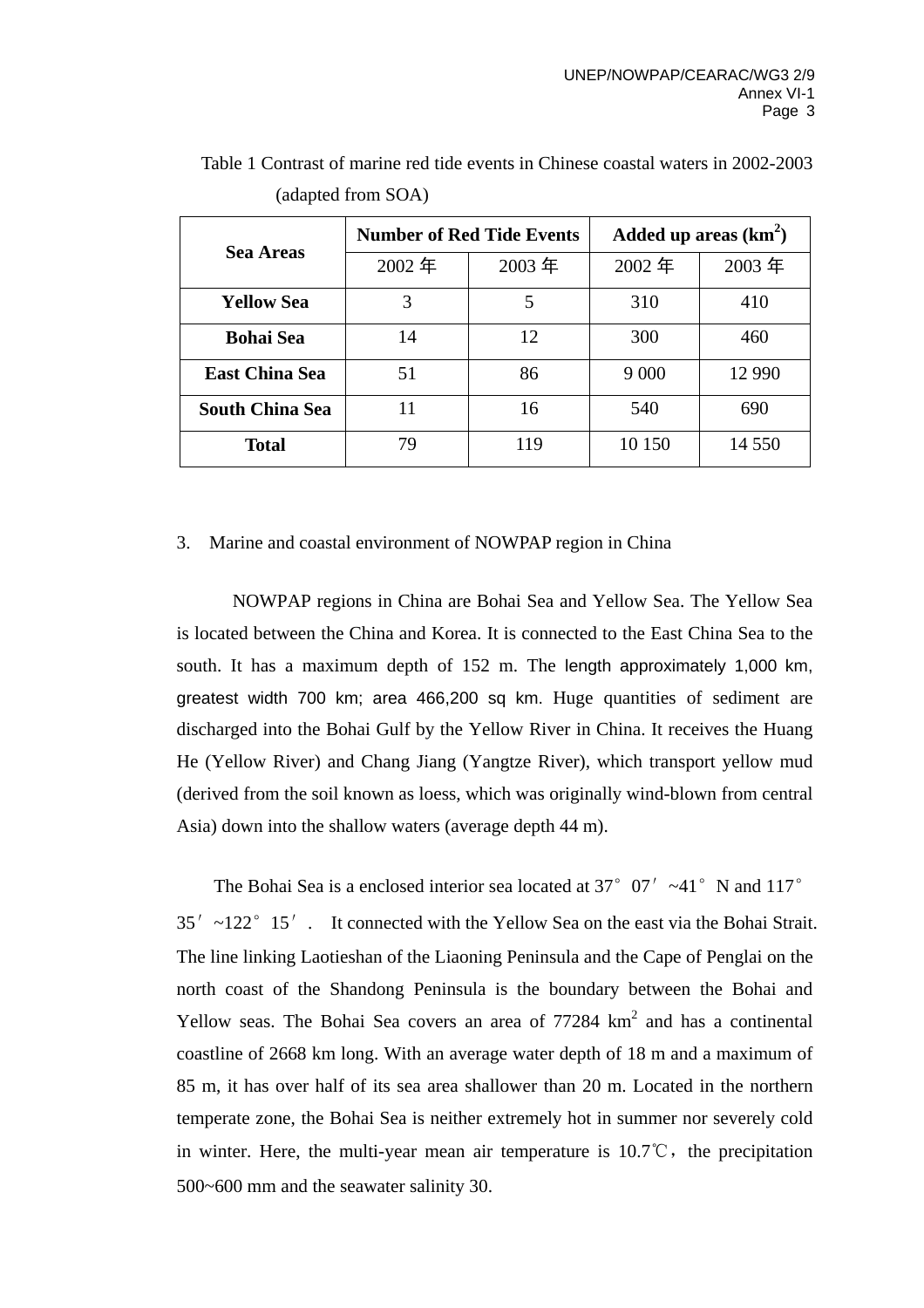

**Geographic coverage of the NOWPAP Region**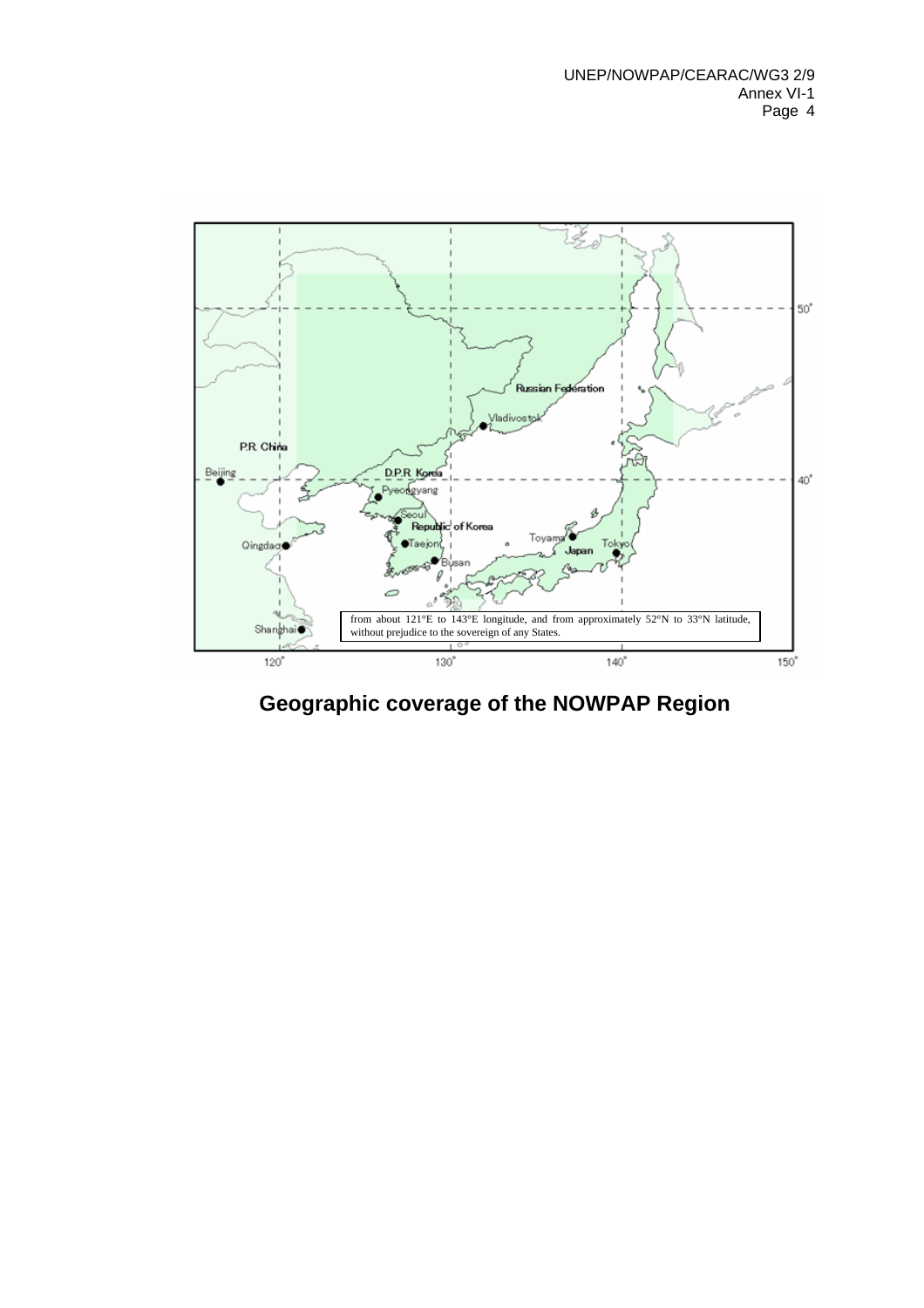

## **Geographic coverage of Yellow Sea and Bohai Sea**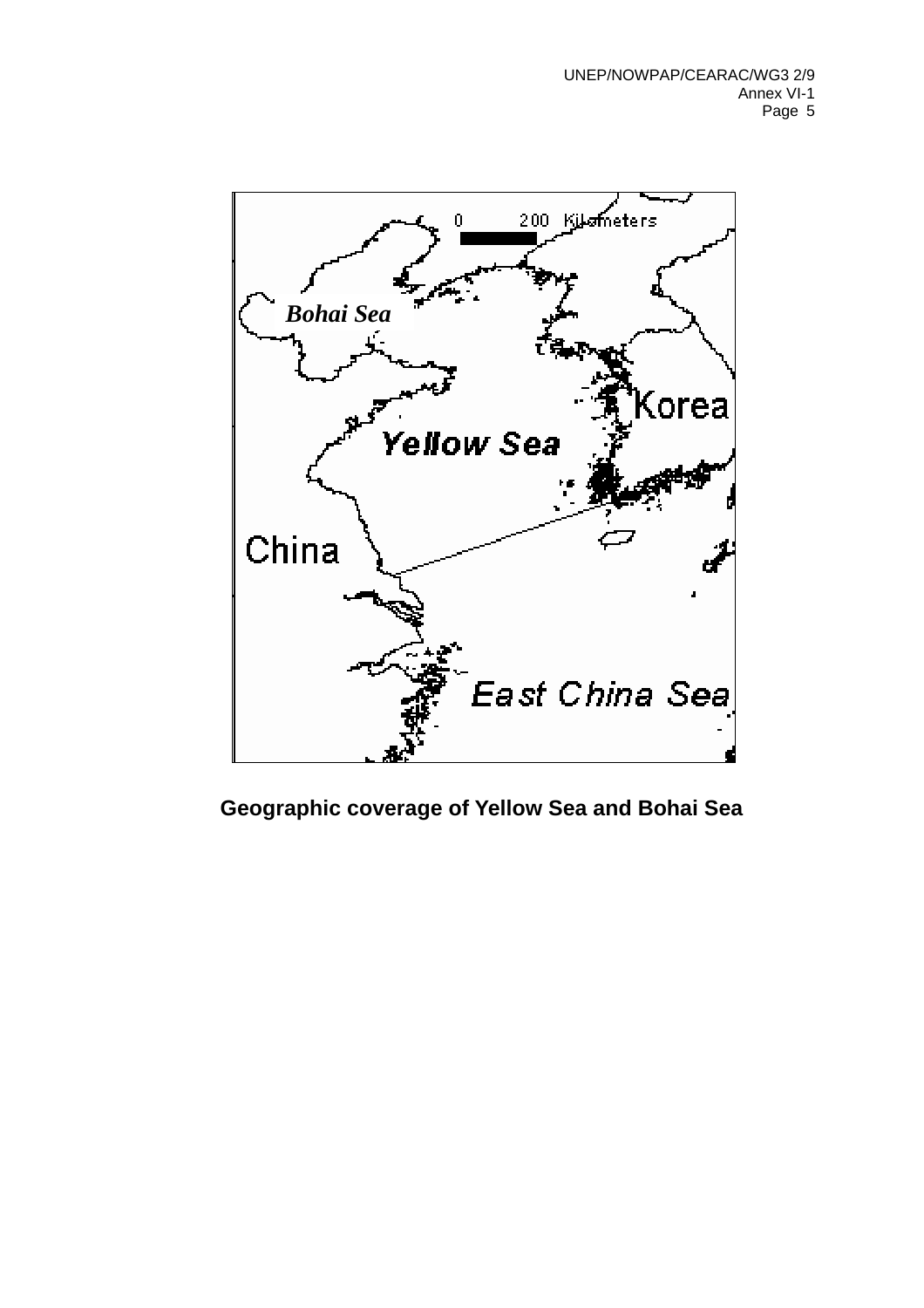# Ⅱ **DATA AND INFORMATION USED**

Data and information used for the report are mainly from published literatures and materials.

Red tide study and monitoring in China are relatively later compared to other coastal countries. The earlier red tide data and information was from fishmen's observation and few research projects. So the earlier data is discontinuous and not completed.

Red tide monitoring program is conducted by State Oceanic Administration (SOA). The monitoring program started from late 1980, and the monitoring network is still under construction. Late on, some local government in coastal areas have their own monitoring programs focused on mariculture waters. SOA has issued "Year Report of Chinese Marine Environmental Quality" since 1990, and some coastal provincial government have also issued their local Year Report since 2001. Red tide data was published in these reports.

There are also many scientific projects on red tides working on different coastal areas. These projects focused on red tide occurrences, mechanisms, species diversity, toxicity, and mitigation. The published literatures are one of the main data and information of this reports.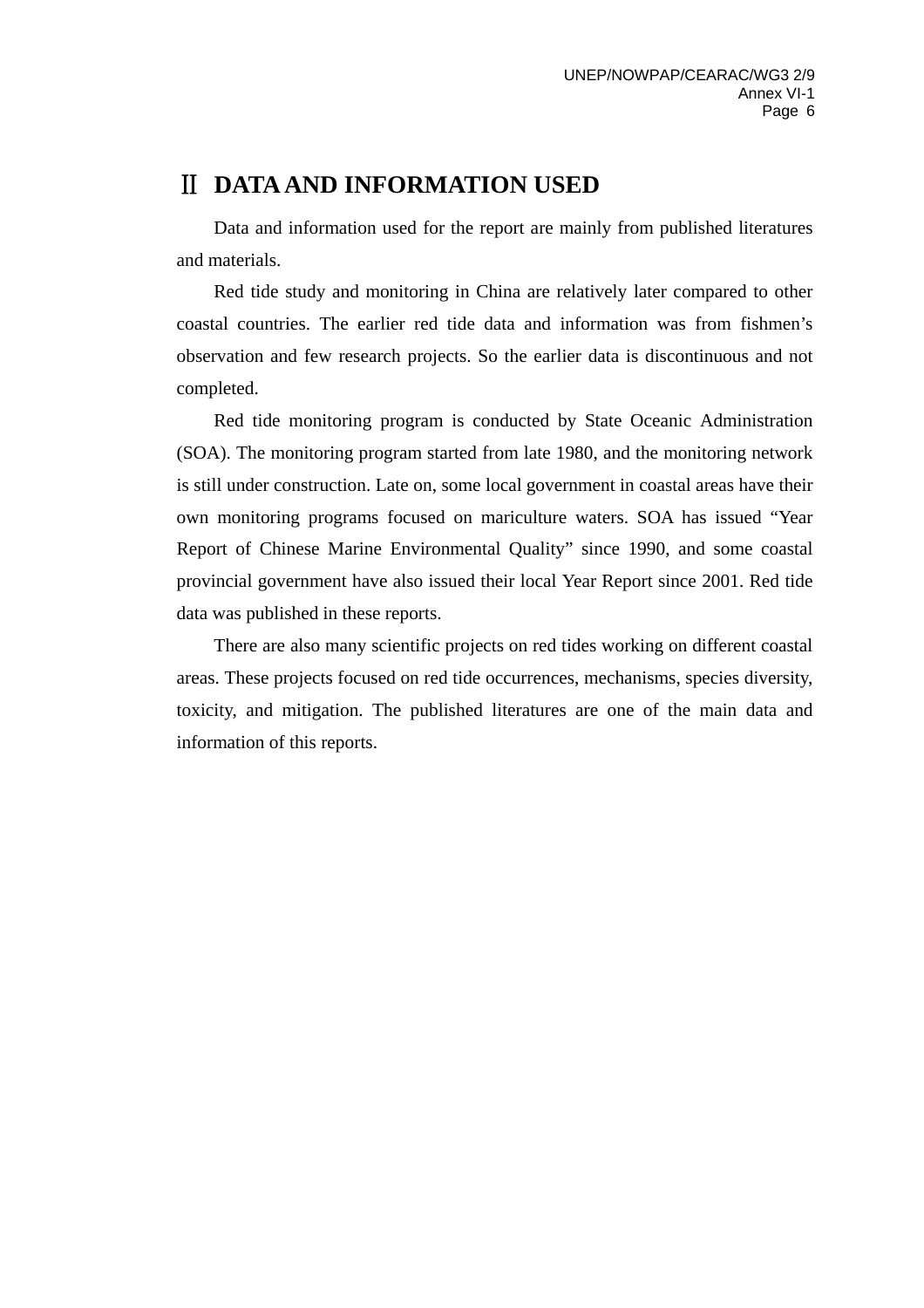| Event          | Location                                                                        | Approxim                  | Type of     | Duration                     | Causative                                  | Max.                             | Mitigation           | Damage                                            |                        |
|----------------|---------------------------------------------------------------------------------|---------------------------|-------------|------------------------------|--------------------------------------------|----------------------------------|----------------------|---------------------------------------------------|------------------------|
| No.            | (name of                                                                        | ate                       | HAB         |                              | species                                    | cell                             | Activity             |                                                   |                        |
|                | the sea<br>area)                                                                | Area<br>suffered          | Red tide or | dd/mm/yy<br>-dd/mm/yy        |                                            | density                          | and<br>effectiveness | Fishery                                           | Human                  |
|                | $*1$                                                                            | (km2)                     | Toxic       |                              |                                            | cells/L                          |                      | resources*2                                       | health*3               |
| $\mathbf{1}$   | LaizhouBa<br>y                                                                  | 1/3<br><b>Bay</b><br>area | Red tide    | 18/6/1990                    |                                            |                                  |                      |                                                   |                        |
| $\overline{2}$ | Jiaozhou<br>Bay                                                                 | 80 000                    | Red tide    | 26/6/1990                    |                                            |                                  |                      |                                                   |                        |
| 3              | Baidaihe, H<br>ebei                                                             | 110                       |             | 28/6/1990-<br>4/7/1990       |                                            |                                  |                      |                                                   |                        |
| $\overline{4}$ | West<br>Laizhou<br>Bay                                                          | 10                        | Red tide    | 19/8/1990-<br>20/8/1990      |                                            |                                  |                      |                                                   |                        |
| 5              | LaizhouBa<br>y                                                                  | 1200                      | Red tide    | 26/8/1990                    |                                            |                                  |                      |                                                   |                        |
| 6              | LaizhouBa<br>y                                                                  | 1000                      | Red tide    | 30/8/1990                    |                                            |                                  |                      |                                                   |                        |
| $\overline{7}$ | North<br>LaizhouBa<br>V                                                         |                           | Red tide    | 1/9/1990                     |                                            |                                  |                      |                                                   |                        |
| 8              | Liaodong<br>Bay                                                                 | 100                       | Red tide    | $4/7/1991-1$<br>2/7/1991     | Noctiluca<br>scintillans                   | $4.9 \times 10^{7}$              | none                 |                                                   |                        |
| 9              | Jiaozhou<br>Bay                                                                 |                           | Red tide    | April,<br>1992               |                                            |                                  |                      |                                                   |                        |
| 10             | East<br>Qingdao                                                                 | 1200                      | Red tide    | 12/5/1992                    |                                            |                                  |                      |                                                   |                        |
| 11             | $37^\circ$ $38$<br>$' = 0.6$ $''$<br>N, 120<br>0.6<br>0 1 $^{\prime\prime}$ – E |                           | Red tide    | 6/6/1995                     | Noctiluca<br>scintillans                   |                                  |                      |                                                   |                        |
| 12             | Penglai,<br>Bohai                                                               | $\mathbf{1}$              | Red tide    | 13/4/1997-<br>14/4/1997      |                                            |                                  |                      |                                                   |                        |
| 13             | Bohai Bay                                                                       | 3                         | Red tide    | 28/6/1997                    |                                            |                                  |                      |                                                   |                        |
| 14             | Yantai,<br>Bohai                                                                | 100                       | Toxic       | August,<br>1998              |                                            |                                  |                      | 30 millium<br>RMB<br>Fishery<br>losses            |                        |
| 15             | Bohai Sea                                                                       | 5000                      | toxic       | 16/8/1998-<br>19/9/1998      | Ceratium<br>furca,<br>Dinophys<br>is ovata | $1.25 \times$<br>10 <sup>9</sup> |                      | 120<br>millium<br><b>RMB</b><br>Fishery<br>losses | <b>DSP</b><br>detected |
| 16             | Yantai,<br>Bohai                                                                | 170                       |             | 15/8/1998-<br>10/9/1998      | Gymnodi<br>nium<br>sanguineu<br>m          |                                  |                      | Shellfish<br>death                                |                        |
| 17             | Bohai Sea                                                                       | 6300                      |             | 13/7/1999                    |                                            |                                  |                      |                                                   |                        |
| 18             | Liaodong<br>Bay, Bohai                                                          | 350                       |             | $9/7/2000 - 1$<br>5/7/2000   | Noctiluca<br>scintillans                   |                                  |                      |                                                   |                        |
| 19             | Bohai Bay                                                                       | 1040                      |             | 23/7/2000                    |                                            |                                  |                      |                                                   |                        |
| 20             | North<br>Wentuozhi<br>Island,                                                   | 217                       |             | 13/8/2000                    |                                            |                                  |                      |                                                   |                        |
|                | Bohai                                                                           |                           |             |                              |                                            |                                  |                      |                                                   |                        |
| 21             | West<br>Changxin<br>Island,<br>Bohai                                            | 44                        |             | 13/8/1/200<br>$\overline{0}$ |                                            |                                  |                      |                                                   |                        |
| 22             | East<br>Zhuanghe,<br>Yellow Sea                                                 | 827                       |             | 2/8/2000                     |                                            |                                  |                      |                                                   |                        |
| 23             | Southeast                                                                       | 180                       |             | 20/7/2000-                   |                                            |                                  |                      |                                                   |                        |
|                | Qikou                                                                           |                           |             | 21/7/2000                    |                                            |                                  |                      |                                                   |                        |
| 24             | Beidaihe,<br>Tianjing                                                           | 3                         |             | 23/7/2000                    |                                            |                                  |                      |                                                   |                        |

### Table 2 Situation of Red Tide Occurrence in Yellow Sea and Bohai Sea, China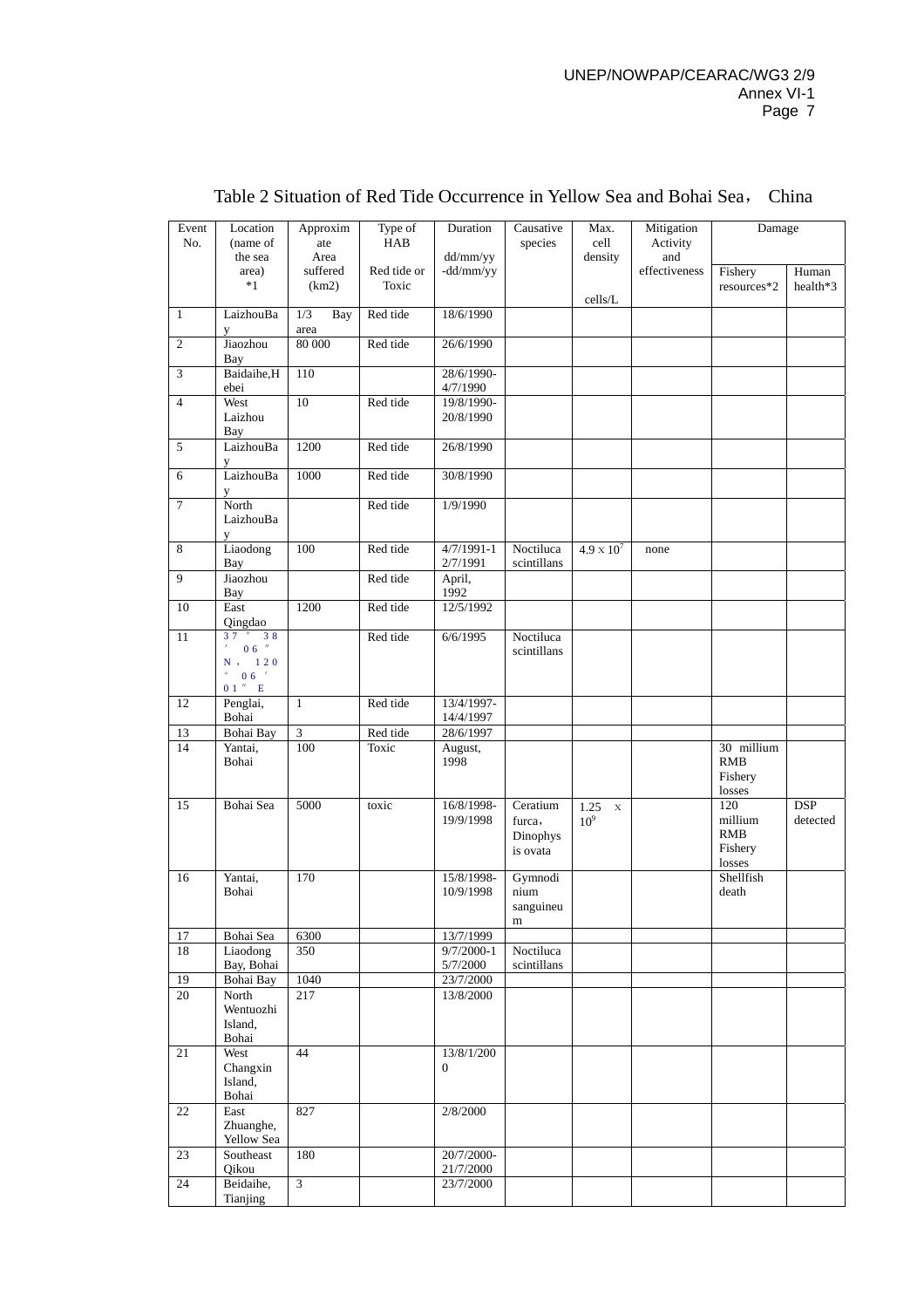#### UNEP/NOWPAP/CEARAC/WG3 2/9 Annex VI-1 Page 8

| 25 | Tanggu,<br>Tianjing  | 134             | 25/7/2000               |                          |  |  |
|----|----------------------|-----------------|-------------------------|--------------------------|--|--|
| 26 | Jiaozhou<br>Bay      | $\overline{2}$  | 20/7/2000-<br>23/7/2000 | Noctiluca<br>scintillans |  |  |
| 27 | Jiaozhou             | $\overline{20}$ | $7/7/2001-1$            | Mesodini                 |  |  |
|    | Bay                  |                 | 2/7/2001                | um<br>rubrum             |  |  |
| 28 | Yingkou,             | 360             | 15/7/2001-              | Noctiluca                |  |  |
|    | Liaodong<br>Bay      |                 | 16/7/2001               | scintillans              |  |  |
| 29 | Bayuquan,            | 770             | 12/8/2001-              | Leptocyli                |  |  |
|    | Liaodong             |                 | 23/8/2001               | ndrus                    |  |  |
|    | <b>Bay</b>           |                 |                         | danicus                  |  |  |
| 30 | Yalujiang<br>Estuary | 1100            | 24/8/2001-<br>14/9/2001 | Eucampia<br>zoodiacus    |  |  |
|    |                      |                 |                         | Chaetocer                |  |  |
|    |                      |                 |                         | <b>us</b>                |  |  |
|    |                      |                 |                         | socialis                 |  |  |
| 31 | Liao River           | 130             | 25/8/2001-              | Navicula                 |  |  |
|    | Estuary              |                 | 26/8/2001               | sp.                      |  |  |
| 32 | Bayuquan,            | 100             | 27/8/2001-              | Mesodini                 |  |  |
|    | Liaodong             |                 | 30/8/2001               | um                       |  |  |
|    | <b>Bay</b>           |                 |                         | rubrum,                  |  |  |
|    |                      |                 |                         | Eucampia<br>zoodiacus    |  |  |
| 33 | Jingtang             | 15              | 17/6/2002-              | Noctiluca                |  |  |
|    | Habour,              |                 | 27/6/2002               | scintillans              |  |  |
|    | Tangshan             |                 |                         | ,Gymnodi                 |  |  |
|    |                      |                 |                         | nium sp                  |  |  |
| 34 | Qinghuang            | 8               | 25/7/2002               | Chattonel                |  |  |
|    | dao Bay              |                 |                         | la marina                |  |  |
| 35 | East                 | 10              | 28/5/2003               | Noctiluca                |  |  |
|    | Liaodong<br>Bay      |                 |                         | scintillans              |  |  |
| 36 | Dandong              | 30              | June 2003               |                          |  |  |
|    | waters,              |                 |                         |                          |  |  |
|    | Yellow Sea           |                 |                         |                          |  |  |
| 37 | Dalian Bay           | 15              | <b>July 2003</b>        | Heterosig                |  |  |
|    |                      |                 |                         | ma                       |  |  |
|    |                      |                 |                         | akashiwo                 |  |  |
| 38 | Qinghuang<br>dao     | 70              | 25/4/2003-              | Noctiluca                |  |  |
| 39 | Luanhe,              | 12              | 26/4/2003<br>21/6/2003  | scintillans<br>Noctiluca |  |  |
|    | Qinghuang            |                 |                         | scintillans              |  |  |
|    | dao                  |                 |                         |                          |  |  |
| 40 | Dagu                 | 100             | $1/7/2003 - 8$          | Noctiluca                |  |  |
|    | Harbour,             |                 | /7/2003                 | scintillans              |  |  |
|    | Tianjing             |                 |                         |                          |  |  |
| 41 | Yellow               | 1850            | 11/8/2004-              | Phaeocyst                |  |  |
|    | River                |                 | 18/8/2004               | is sp.                   |  |  |
|    | Estuary              |                 |                         |                          |  |  |
| 42 | Central<br>Bohai Bay | 3200            | 12/8/2004-<br>18/8/2004 | Kerania<br>mikimoto      |  |  |
|    |                      |                 |                         | i                        |  |  |
| 43 | Jingshitan,          |                 | 6/9/2004                | Chattonel                |  |  |
|    | Dalian,              |                 |                         | la antiqua               |  |  |
|    | Yellow Sea           |                 |                         |                          |  |  |
| 44 | Jingshitan,          |                 | 25/9/2004               | Alexandri                |  |  |
|    | Dalian,              |                 |                         | um                       |  |  |
|    | Yellow Sea           |                 |                         | catenella                |  |  |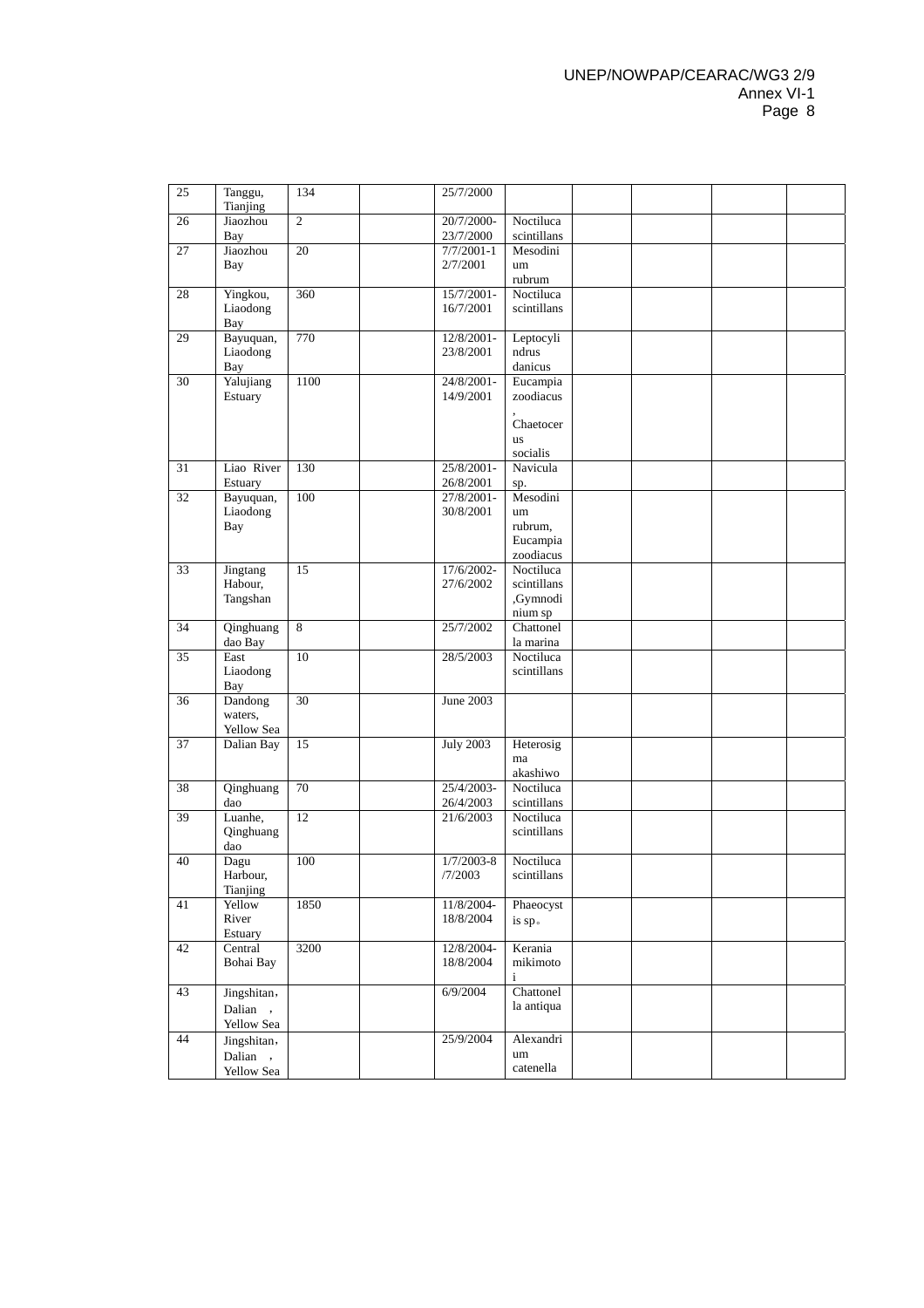| Species                | Red tide events |
|------------------------|-----------------|
| Noctiluca scintillans  |                 |
| Skeletonema costatum   |                 |
| Ceratium furca         |                 |
| Prorocentrum micans    |                 |
| Prorocentrum minimum   |                 |
| Heterosigma akashiwo   |                 |
| Chattonella marina     |                 |
| Chattonella antiqua    |                 |
| Kerania mikimotoi      |                 |
| Phaeocystis $spo$      |                 |
| Gymnodinium sp.        |                 |
| Dinophysis ovata       |                 |
| Gymnodinium sanguineum |                 |
| Leptocylindrus danicus |                 |
| Eucampia zoodiacus     |                 |
| Chaetocerus socialis   |                 |
| Navicula sp.           |                 |
| Alexandrium catenella  |                 |
| Mesodinium rubrum,     |                 |

### Table 3 Red Tide Causative Species in Yellow Sea and Bohai Waters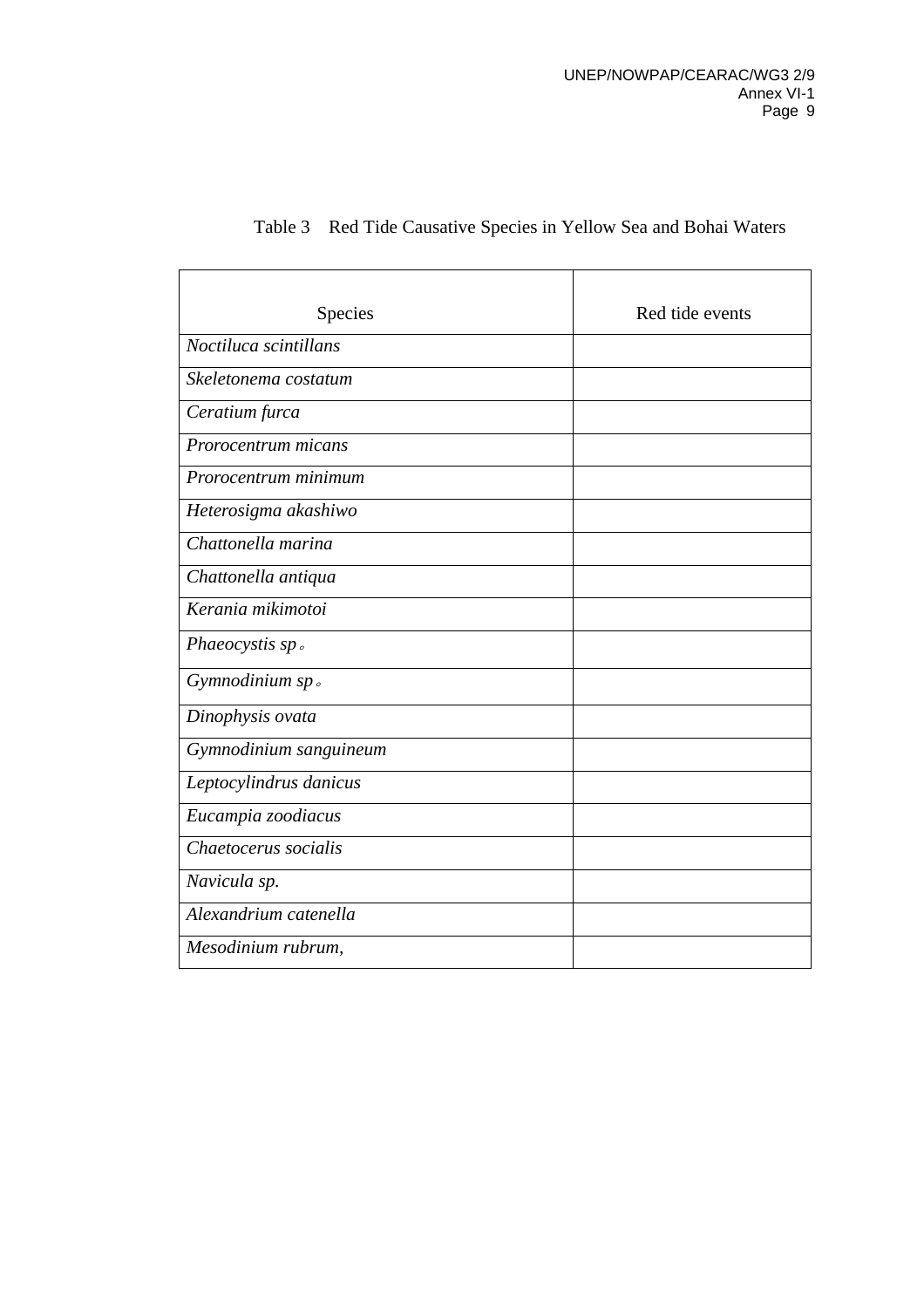

**Fig.2 The Key Red Tide Monitoring Zone in Coastal China**